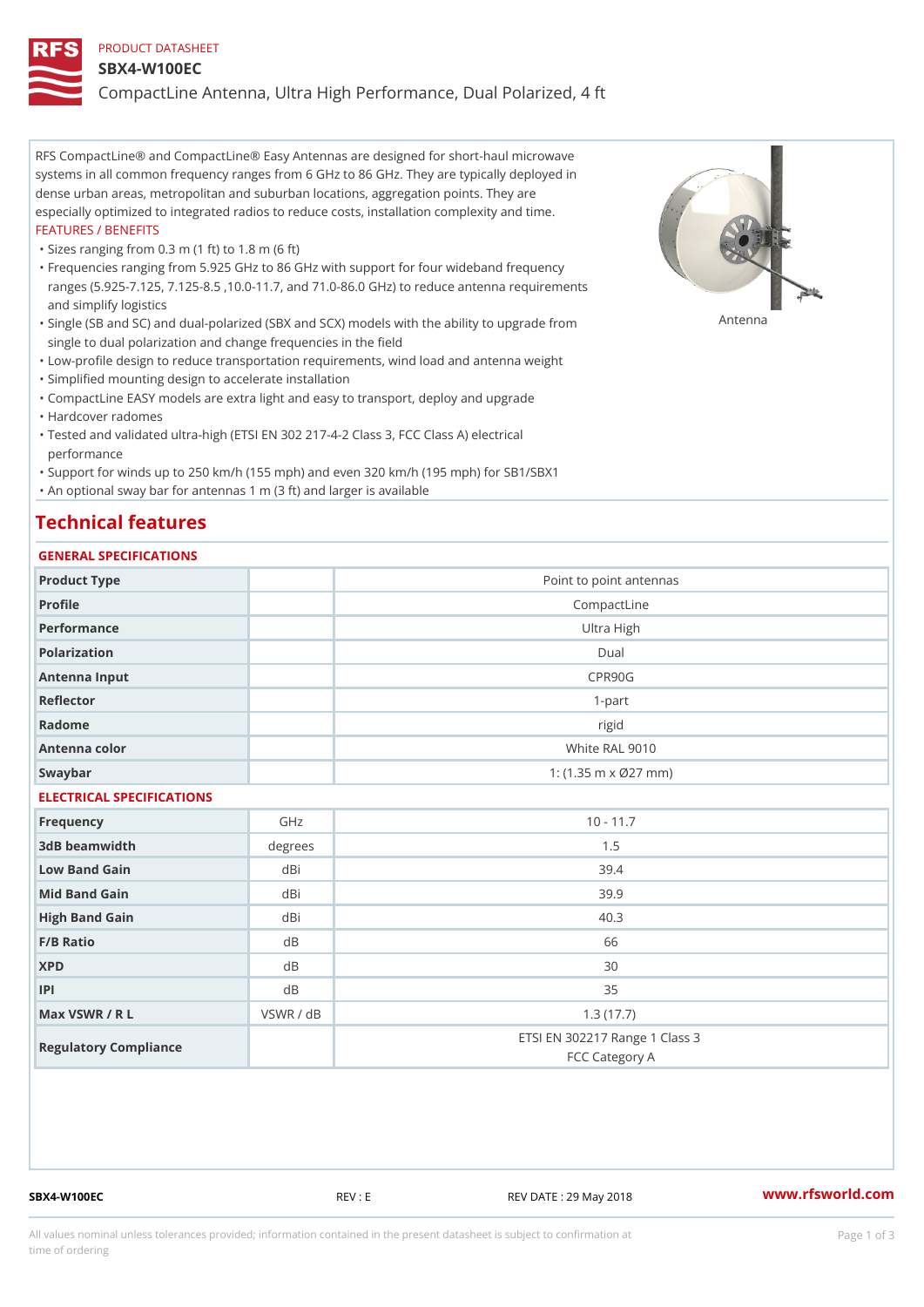## PRODUCT DATASHEET

### SBX4-W100EC

CompactLine Antenna, Ultra High Performance, Dual Polarized, 4 ft

| MECHANICAL SPECIFICATIONS                                         |              |                                                 |  |  |
|-------------------------------------------------------------------|--------------|-------------------------------------------------|--|--|
| Diameter                                                          | ft $(m)$     | 4(1.2)                                          |  |  |
| Elevation Adjustment                                              | degrees      | ± 15                                            |  |  |
| Azimuth Adjustment                                                | degrees      | ± 15                                            |  |  |
| Polarization Adjustment                                           | degrees      | Dual                                            |  |  |
| Mounting Pipe Diameter                                            |              |                                                 |  |  |
| minimum                                                           | $mm$ (in)    | 114(4.5)                                        |  |  |
| Mounting Pipe Diameter<br>maximum                                 | $mm$ (in)    | 114(4.5)                                        |  |  |
| Approximate Weight                                                | kg (lb)      | 30(66)                                          |  |  |
| Survival Windspeed                                                | $km/h$ (mph) | 200 (125)                                       |  |  |
| Operational Windspeed                                             | $km/h$ (mph) | 200 (125)                                       |  |  |
| <b>STRUCTURE</b>                                                  |              |                                                 |  |  |
| Radome Material                                                   |              | rigid                                           |  |  |
| FURTHER ACCESSORIES                                               |              |                                                 |  |  |
| optional Swaybar                                                  |              | 1: SMA-SK-4 (1.35 m x Ø33 mm)                   |  |  |
| Further Accessories                                               |              | SMA-SKO-UNIVERSAL : Universal sway bar fixation |  |  |
| MOUNTOUTLINE                                                      |              |                                                 |  |  |
| m m<br>$Dimension_A$<br>(in)                                      |              | 1262(49.7)                                      |  |  |
| m m<br>$Dimension_B$<br>(in)                                      |              | 608 (23.9)                                      |  |  |
| m m<br>$Dimension_C$<br>(in)                                      |              | 270 (10.6)                                      |  |  |
| $Dim_D - D -$<br>m m<br>$114$ m m $(4.5$ _ ir $)$ $R$ ii p $\geq$ |              | 358 (14.1)                                      |  |  |
| m m<br>$Dimension$ = E<br>(in)                                    |              | 59(2.3)                                         |  |  |
| m m<br>$Dimension_F$<br>(in)                                      |              | 230(9.1)                                        |  |  |
| m m<br>$Dimen sion_G$<br>(i n)                                    |              | 186(7.3)                                        |  |  |

SBX4-W100EC REV : E REV DATE : 29 May 2018 [www.](https://www.rfsworld.com)rfsworld.com